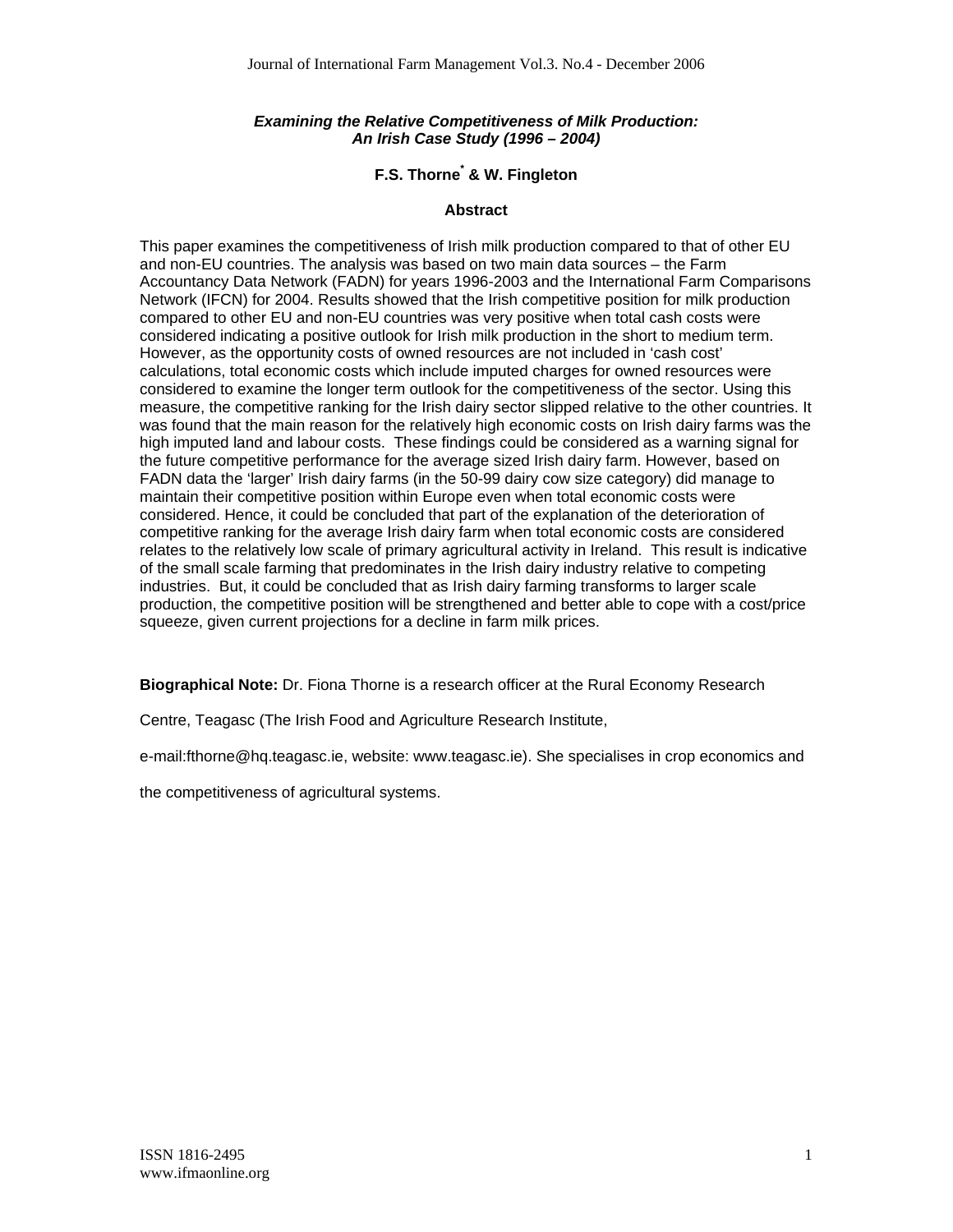## **Introduction**

The competitiveness of the European and International market for agricultural commodities, including dairy products, has been at the forefront of much debate in recent times in the context of recent reforms to the Common Agricultural Policy (CAP), increasing trade liberalisation brought about as a result of World Trade Organisation (WTO) negotiations, and increasing globalisation of the world economy (Newman and Matthews, 2004). Consequently, the objective of this research was to examine the relative competitiveness of Irish specialist milk producers vis-a-vis selected EU and international countries for a baseline period, 1996 to 2004, to provide an insight into the ability of Irish producers to react to the aforementioned influences.

The EU countries chosen for comparison, within the European Commission's Farm Accountancy Data Network (FADN), included: Belgium, Denmark, France, Germany, Italy, the Netherlands, the UK, and Ireland. Country specific information on the extent of intra-EU trade in milk products is not available but over 85% of the EU production of butter and cheese is accounted for by the countries specified (Eurostat, 2003). Furthermore, additional analysis was conducted on 'representative' farm types from the International Farm Comparisons Network (IFCN), based on a number of major international milk producing countries, to determine the relative international competitiveness of 'representative' Irish specialist milk producers.

The data sources used and methodology involved in the computation of the various indicators of competitiveness employed in the analysis are outlined in the following section. The results of the various indicators of competitiveness are then outlined and the conclusions from the research identified.

#### **Measurement and Methods**

#### *Farm Accountancy Data Network (FADN)*

The EU FADN, was the main source of the data used for this analysis. Data analysis was confined to specialist dairy farms as defined by FADN (Farm Type 411), on which the standard gross margin from dairying accounts for at least two-thirds of the farm total gross margin. This allows a greater degree of accuracy in the allocation of costs (which are presented on a whole farm basis from FADN) to the dairy enterprise than would be the case if all farms with a milk enterprise were selected for analysis (Fingleton, 1995)<sup>i</sup>.

Two measures of cost comparison were used for specialist dairy farms (farm type 411):

- Total costs as a per cent of dairy output, and
- Total costs per unit volume of milk production.

The value of dairy output was calculated as milk receipts plus dairy calf sales. Fingleton (1995) found that the omission of calf output values effected dairy enterprise comparisons between countries. Subsequently, it was decided for this analysis to include the value of calf output. Whole farm calf sales were apportioned to the dairy enterprise based on the ratio of dairy cows to other cows on the farm. Due to data constraints it was only possible to include a value for dairy calf sales and not possible to impute a charge for calves born from the dairy and transferred to a beef enterprise.

Most studies which examine the costs of milk production are made on a raw milk volume basis which does not account for possible variation in milk constituents between different countries (Fingleton, 1995). Results from these studies using this approach are biased in favour of countries where the levels of milk constituents are relatively low. To overcome this bias Fingleton (1995) measured unit costs per kilogramme of milksolids (i.e. butterfat plus protein). Average fat and protein percentages for each country were used to convert the milk volumes obtained from the FADN data into the equivalent quantities of milksolids. This approach was also adopted in this study. However, a higher weighting was applied to the protein content of milksolids than to the fat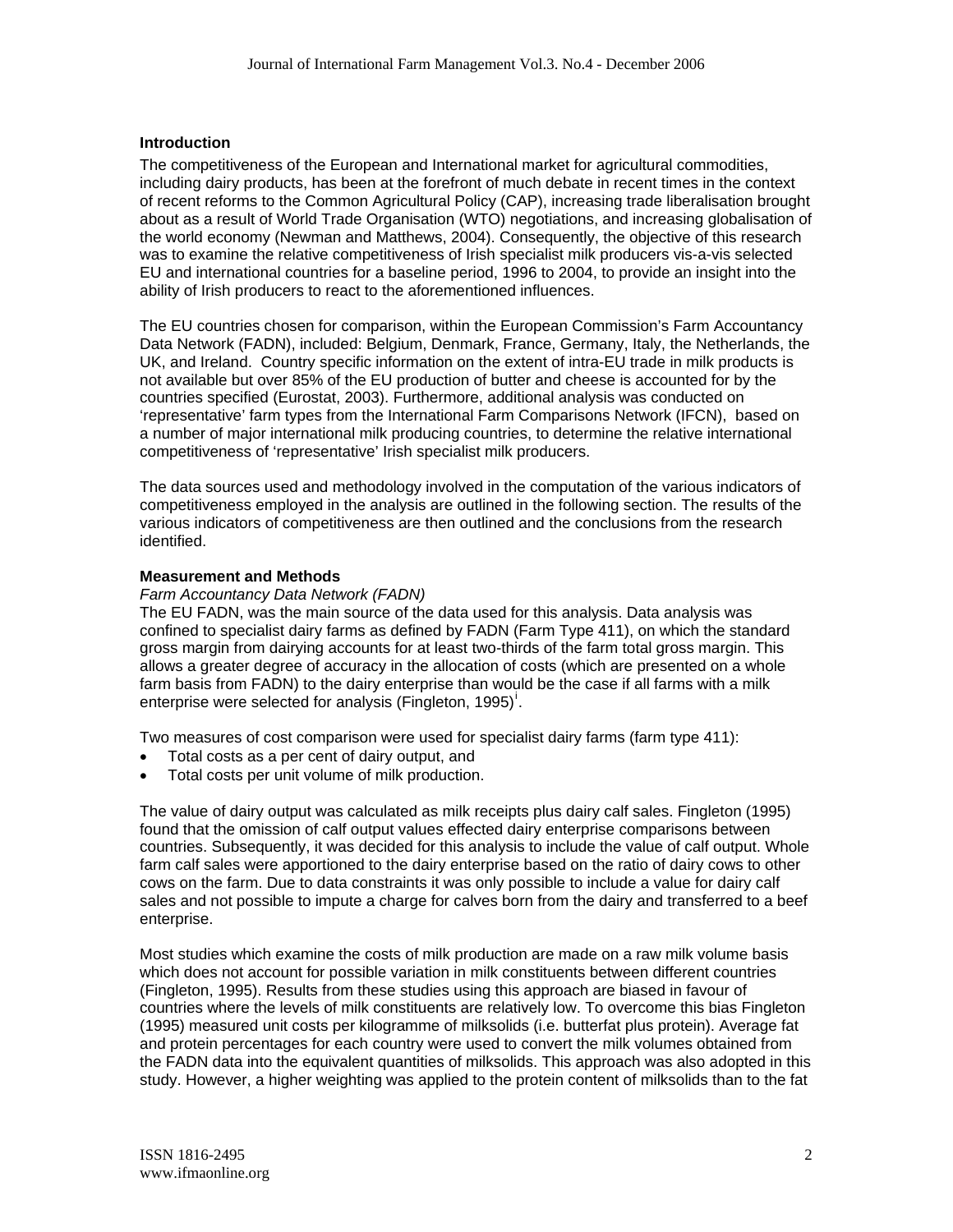content which reflects the higher market value of milk protein.<sup>ii</sup> The average fat and protein percentages used for the analysis were obtained from Eurostat (Eurostat, 2005).

For the purpose of examining costs of production, costs were defined as:

- (i) Total cash costs, which include all specific costs, directly incurred in the production of a given commodity, for example fertiliser, feedstuffs, seeds etc. plus external costs such as wages, rent and interest paid, plus depreciation charges.
- (ii) Total economic costs, which includes all of the cash costs identified above, except interest charges, plus imputed resource costs for family labour, equity capital and owned land $^1$ .

The calculation of total economic costs for each of the countries was one of the most problematic exercises in this analysis. The estimation of opportunity costs must be considered carefully because the potential income of farm owned factors of production in alternative uses is difficult to determine. In the short run, the use of own production factors on a family farm can provide flexibility in the case of low returns when the family can choose to forgo income. However, in the long run opportunity costs must be considered because the potential successors of the farmer will, in most cases, make a decision to continue or exit the business after assessing the best alternative returns from own production factors, in particular for their own labour input<sup>iii</sup>.

Another important issue in measuring competitiveness is the distinction between the different levels of competitiveness. All too often research on the topic of competitiveness tends to focus on indicators of competitive performance and indicators of competitive potential are ignored (Harrison and Kennedy, 1997). Consequently, the indicators presented in this research go some way towards identifying the sources of competitiveness in addition to presenting results of competitive performance. The individual measures (i) costs as a per cent of output and (ii) costs per kg of milksolids provides an insight into the competitive performance of the countries examined, over the time period 1996 to 2004. However, they do not provide an insight into the sources of competitive advantage or disadvantage. Hence, partial productivity measures were considered as indicators of competitive potential.

The partial productivity measures used in this analysis for the dairy sector were defined by Fingleton (1995). The measures relate to animal, land and labour productivities. They are:

- Milk yield per cow (kg)
- Milksolids per cow (kg)
- Stocking rate (LU/ha)
- Milk production per hectare  $(kg)^{iv}$
- Milksolids per hectare  $(kg)^{iv}$
- Milk production per labour unit (tonne).

## *International Farm Comparisons Network (IFCN)*

In addition to the comparison of costs within Europe using data from the FADN, international cost competitiveness was examined using data from the IFCN (Hemme *et al.,* 2004). The IFCN is a world-wide partnership that links agricultural researchers, advisors and farmers to create a better understanding of milk production and the costs and returns of production world wide. The cost calculations within the IFCN network are based on individual representative farms, rather than on the results from stratified random samples of the population as is the case with FADN data. None the less IFCN data provides a source of data which can be used to examine the relative international competitiveness of 'representative' Irish milk producers. Like the methods outlined above, IFCN data also presents costs as total 'cash' costs and total 'economic' costs with opportunity costs calculated for farm-owned factors of production.

l

 $1$  Borrowed interest has been excluded from the calculation of total economic costs given that an interest charge for owned resources is included in total economic cost calculations. A double counting of interest charges would be incurred if borrowed interest was again included in total economic costs, as in the case of cash cost calculations.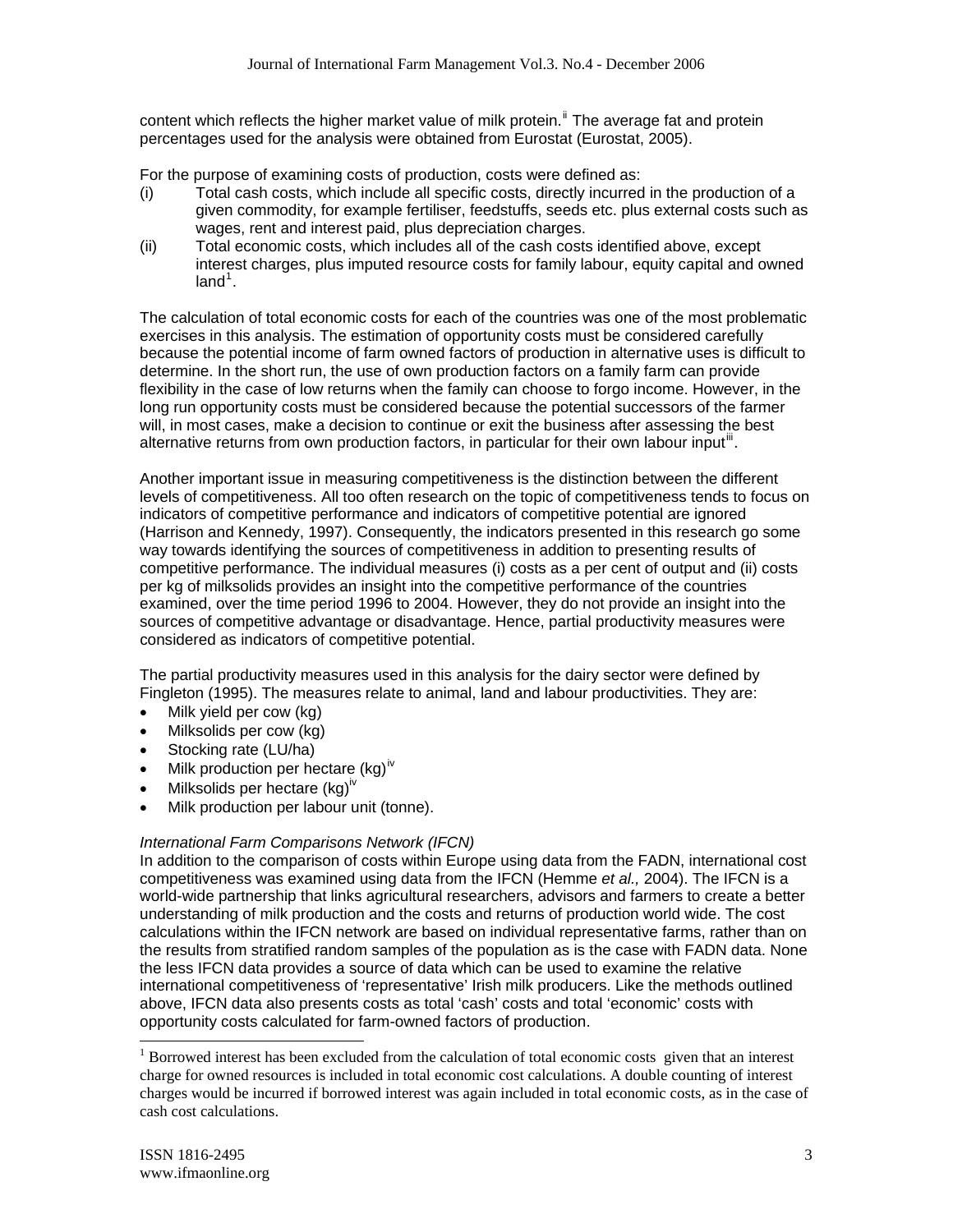# **Results**

## *FADN Results*

The results for the dairy enterprise based on data from the FADN are presented in two sections: (i) partial productivity measures and (ii) comparative costs of production.

## **Comparison of partial productivity measures on EU specialist dairy farms**

In Figures 1 and 2 below the partial productivity measures identified above are shown for the eight EU countries compared in this analysis. The results presented here for each of the countries is the average for the years 1996 to 2003 and indexed relative to Ireland.



## **Figure 1** *Partial Productivity Measures for selected EU countries*

Figure 1 shows that average milk yields per cow were much lower in Ireland relative to the other countries in the analysis. Average yields were highest in the Netherlands and Denmark. Comparisons of milksolids per cow showed an even greater disparity between Ireland and the other countries. In particular, milksolids per cow in the Netherlands and Denmark were 66 per cent and 52 per cent higher respectively than in Ireland.

The levels of land productivity in the Netherlands and Denmark were 34 per cent and 30 per cent higher respectively than in Ireland. Only France and Germany had stocking densities equivalent to or lower than Ireland.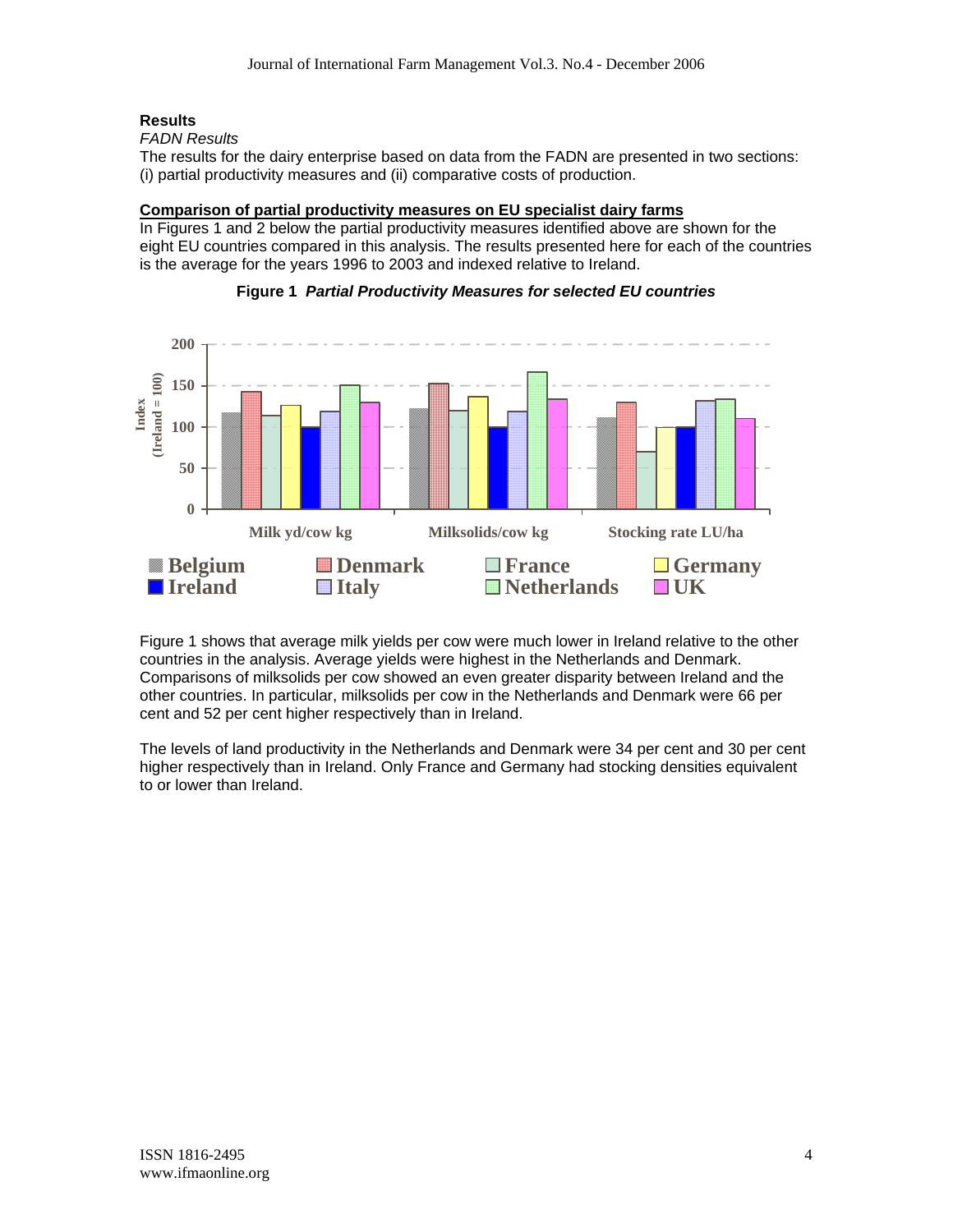

**Figure 2** *Partial Productivity Measures for selected EU countries*

The combination of the generally lower stocking densities and lower milk yields for Ireland are aggregated in the next two measures of productivity. Milk production and milksolids per hectare were lower in Ireland than all other countries except France. The Netherlands and Denmark again exhibited productivity well in excess of the other countries examined, with milk production per hectare 70 per cent higher in Denmark and 100 per cent higher in the Netherlands compared to Ireland. Differences in milksolids per hectare were even more pronounced in other countries relative to Ireland, with levels in Denmark more than double those for Ireland.

The final partial productivity measure – milk production per labour unit was again highest in the Netherlands and Denmark, with levels in the UK also relatively high. Italy was the only country with lower labour productivity than Ireland, but levels in France and Germany were very similar to that for Ireland.

The results presented in Figures 1 and 2 are based on estimates of all specialist dairy farms in the respective countries. However, the results are influenced by distribution differences in the sample of farms included in the FADN survey for the different countries (Fingleton, 1995). For this reason the productivity measures for farms with 50-99 cows were also examined in each country. However, despite the variations in sampling procedures adopted in the FADN survey there was no evidence of pronounced differences in average productivity levels between the sub sample and the whole sample. In general, the productivity rankings between the countries were similar in the two samples but the relative differences tended to be reduced in the more homogeneous sample of the 50-99 cow farms. This case was particularly evident in the land and labour productivity measures, where the large disparities between the countries in the average sample of farms were reduced in the sub sample of 50-99 dairy cow farms size category.

The results presented in Figure 1 and 2 above show the average indicators of partial productivity over the period 1996 to 2003. However, the results for the individual years were examined using a linear regression model which was fitted to these results to measure the trend over time for Irish dairy farms in relation to the average for all countries examined. The average sample of all specialist dairy farms did show a significant trend over time for three of the six partial productivity measures, namely: milksolids per cow, stocking rate per hectare and milksolids per hectare. Of these indicators, milksolids per cow for Irish dairy farms did increase significantly relative to the average of all countries examined; by on average 0.012 kgs per cow per year. In contrast, stocking rate (cows per hectare) and milksolids per hectare decreased relative to the average of all countries examined; by on average 0.01 cows per hectare and 0.09kgs of milksolids per hectare respectively, relative to the average, over the time period examined.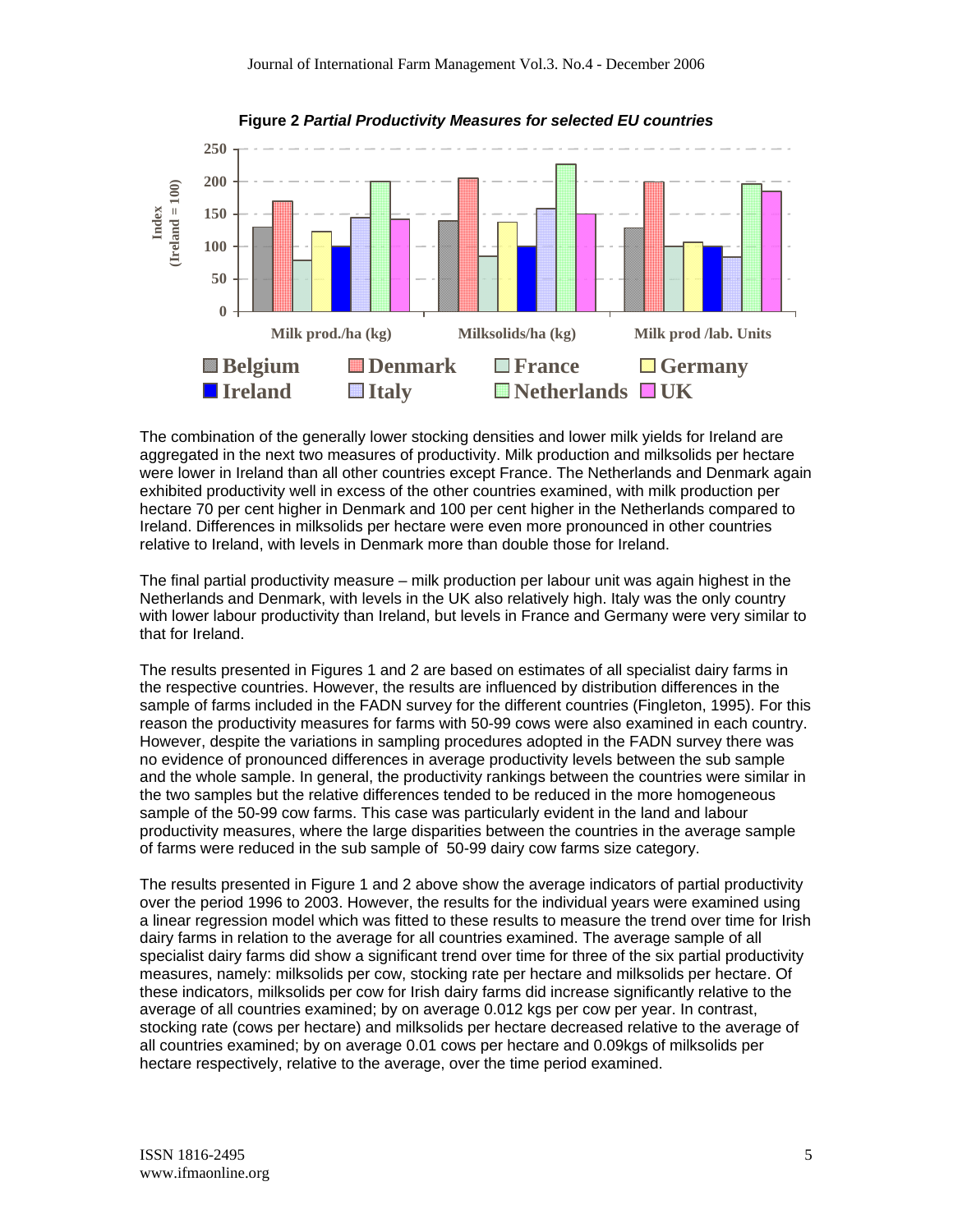However, the sub sample of specialist dairy farms, with 50-99 dairy cows, did not show a significant relationship between any of the relative productivity measures in Ireland vis-a- vis European competitors.

#### **Comparison of costs and returns in selected EU dairy farms**

The first measure of comparative costs of production used in this analysis was costs as a per cent of total dairy output. Fingleton (1995) citing *Boyle et al., (1992)*, outlined the relevance of this measure, whereby '…*it reflects the resilience with which a sector of production could cope with a cost/price squeeze. If, for example, there was a substantial fall in milk prices, producers locked into a high cost structure would have much lower chances of survival, other things been equal'* (p.11). Given the current projections that Irish farm milk prices will be 15 per cent lower in 2012 from the average of 2000 to 2002 (Binfield *et al.,* 2003), this approach to measuring competitiveness seems appropriate.

Figure 3 below shows the cost/output results for the eight year average, for each of the selected countries, for all specialist dairy farms in the FADN sample.

## **Figure 3 Cash and Economic Costs for all Specialist Dairy Farms in selected EU countries (1996-2003)**



Figure 3 shows that total cash costs (variable and fixed components) as a per cent of output were relatively low in Ireland over the period 1996 to 2003. Italy had the lowest total cash costs as a per cent of output at 61 per cent, but the cost structure in Ireland and Belgium was only slightly higher at 65 and 66 per cent respectively. The low total cash cost to output ratio evident in Italy could be attributed to the high milk price paid in Italy relative to other EU countries rather than low costs of production. The highest total cash costs as a per cent of output were in Denmark where cash costs were 88 per cent of total output, which was due largely to the high level of borrowing in Danish agriculture. Overall, the variations in the fixed cost component of cash costs appeared to be more variable between the individual countries than the variable cost component of total cash costs.

 Further analysis of the specialist dairy farms in the 50-99 dairy cow size category did not show substantial deviation from these results.

When total economic costs are considered the competitive position of the countries changes. The competitive advantage experienced by 'average' Irish producers worsens when all imputed charges for owned resources are taken into consideration. Total economic costs as a per cent of output were highest in Germany where costs were 120 per cent of the dairy enterprise output followed by Ireland with economic costs at 118 per cent of output. The main imputed cost that contributed to the relatively high total economic costs in Ireland was that for owned land. This was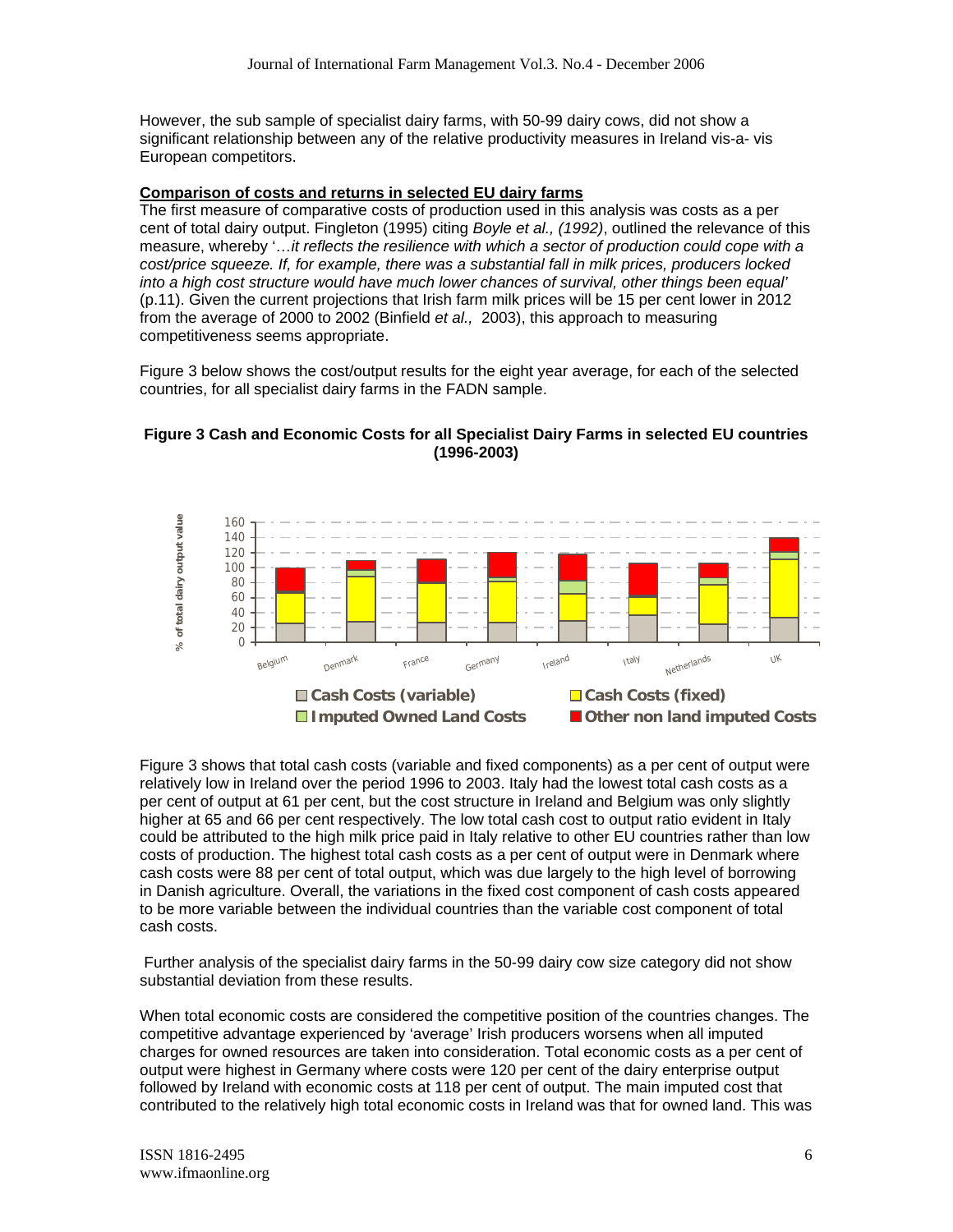due to the relatively high imputed rental charge coupled with high levels of land ownership in Irish dairy production. The relatively low stocking rates and milk yields per hectare on Irish dairy farms over the period also must be considered as a contributing factor. The high costs associated with owned land in Irish dairy farming will inevitably become a impediment to future competitiveness as competing countries have already borne the cost associated with land in the current system, whereby land costs, in the form of land rent, are already included in their cash costs.

The lowest total economic costs were in Belgium, where nearly 1 per cent of dairy output remained as profit for dairy producers on average over the eight year period (i.e. total economic costs were 99 per cent of total dairy output).

When total economic costs were considered as a per cent of output for specialist dairy farms in the 50-99 dairy cow size category, the ranking changed from that shown in Figure 3. Total economic costs for this sample of farms were generally substantially lower then the average for all specialist farms. Total economic costs were reduced by 13 per cent for Italian farms, which resulted in Italy replacing Belgium as the lowest economic cost producer. In addition, these larger Irish dairy producers (with 50-99 dairy cows) also substantially improved their competitive position relative to competing countries, compared to the average Irish producers; total economic costs as a per cent of output were reduced by 15 per cent on these farms relative to the average producer in Ireland, which ranked these larger Irish producers as the third lowest total economic cost producer relative to all countries examined.

Based on the costs presented in Figure 3 a 'competitiveness index' (following Boyle *et al*., 1992; Fingleton, 1995) was developed, whereby the cost:output ratio for Ireland was expressed as a per cent of the simple average of the cost: output ratios for all countries examined  $\mathbf{v}$ . This index presents conflicting results depending on whether or not the imputed charges for owned land are included in the analysis. Ireland was at a competitive disadvantage relative to the average for all the countries studied, when total economic costs are taken into consideration. Over the period 1996 to 2003, 'average' Irish dairy farms had on average 7 per cent higher total economic costs relative to other competing countries in the EU, while total economic costs for the sub sample of dairy farms with 50-99 dairy cows were equal to the average of all countries examined. These results indicate that the opportunity cost of land will have a major impact on the competitive position of Irish milk producers in the longer term.

The second measure of comparative costs and returns used in this analysis was costs per kg of milksolids produced. The average cash and economic costs per kg of milksolids produced, over the period 1996 to 2003, for each of the countries in the analysis is presented in Figure 4. Further detail on the cost components of the cash and economic costs are presented for all specialist dairy farms and for the sub sample of farms in the 50-99 dairy cow size category can be obtained in Thorne (2004).

Figure 4 shows that level of milksolids production, has a considerable influence on the competitive position of the countries examined. Based on total cash costs per kg of milksolids, Denmark had the highest cost structure, significantly higher than Ireland. On a total economic cost basis, the UK and Belgium had the lowest costs per kg of milksolids, Ireland was ranked in fifth position and Italy had the highest costs. Furthermore, when the sub sample of farms with 50- 99 dairy cows were examined cash costs did not change noticeably but economic costs were reduced significantly for these farms. The magnitude of the differences was much less between the countries. The ranking between countries also changed with Ireland now having the second lowest total economic costs per kg of milksolids.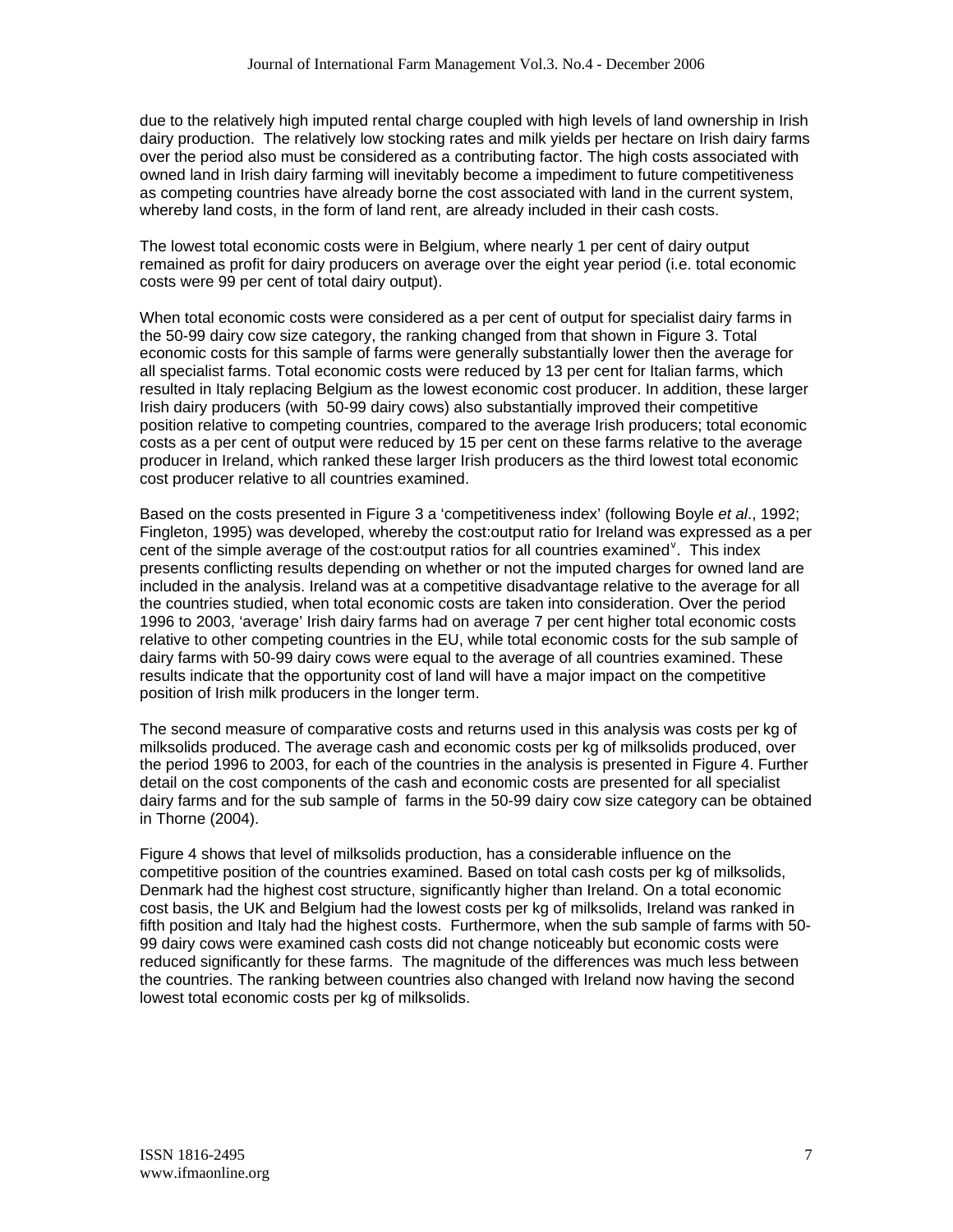



Based on the competitive index of total economic costs, it appears that Ireland was struggling to maintain its competitive position over the time period. When the average sample was examined total economic costs per kg of milksolids were on a par with the average. However in the specialist sub sample average costs for Ireland were 5 per cent lower than the average for the competing countries. Furthermore, when imputed charges for owned land were excluded, the competitive position of the average sample and the sub sample for Ireland improved somewhat. In both cases costs were approximately 17 per cent lower than the average of the countries examined.

While the cost and return indicators presented in Figures 3 and 4 above represent average performance over the period 1996 to 2003 it is also important to determine whether or not the competitive position of Irish dairy producers has shifted over this time period. Hence, a linear regression model was fitted to the data to observe trends within the data. For the average sample there was no apparent significant trend over the period, whereas with the sub sample of larger producers there was a significant improvement in cash and economic costs per kg milksolids for Irish producers relative to the average. Cash costs improved at rate of 2 cent per kg of milksolids per year and economic costs at a rate of 3 cent per year relative to the average of all countries.

#### *IFCN Results*

The comparisons from the IFCN data are presented on a 'two-tiered' basis. One group of comparisons include results from typical Irish specialist dairy farms of 'average' and 'larger' sizes with results from typical dairy farms in ten other EU countries, including two new member states.

Figure 5 shows the profit margin on the whole farm as a per cent of total returns (output). This measure indicates how well placed typical farms would be if prices or costs moved adversely, especially in the short to medium term. This measure shows that typical Irish dairy farms appear to have a relatively good position compared to all other countries except for Spain and Portugal, which show similar results, i.e. from 40 per cent to 46 per cent of output was retained as farm income in 2004. In contrast farms in Germany, Netherlands, Denmark and Sweden are more exposed to income pressures if milk prices fall and/or costs rise. Typical farms in the UK and France were retaining around 30 per cent of output with Italy at a lower level.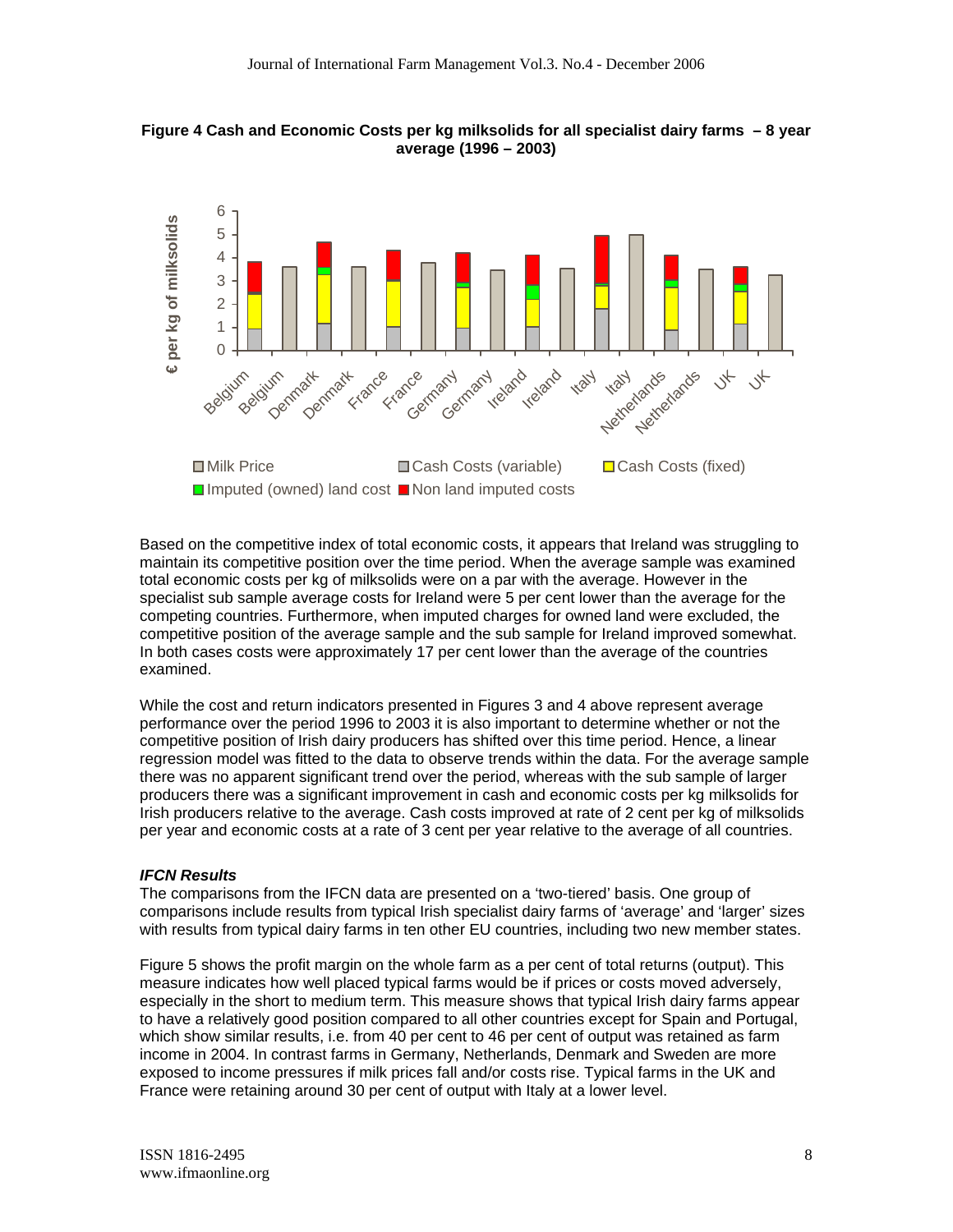



In Figure 6 the same measure (profit margin) shows how 'typical' Irish dairy farms compare with important non-EU milk producing countries.



#### **Figure 6 Whole Farm Profit Margin (farm income as per cent of total returns): Ireland v other non-EU countries (2004)**

Figure 6 shows that in 2004, typical Irish farms were in a relatively strong position compared to most other non-EU dairy countries with only Argentina showing a comparable profit margin. The typical farms in the US and in New Zealand were in intermediate positions with 22 per cent and 28 per cent profit margins respectively. But the results from typical farms in Australia, Brazil, the larger typical farm in New Zealand and China show profit margins ranging from less than 20 per cent with some even below 10 per cent. Therefore, these farms would be more vulnerable to a cost/price squeeze.

The set of comparative results includes measures of total cash costs, depreciation and imputed charges. Also shown are milk prices and other non-milk returns for the dairy enterprise such as calf values and replacement costs. Hence, the following inter-country comparisons in Figure 7 and Figure 8 should provide further evidence as to the relative competitive strength of Irish dairying both within the EU and on a broader world wide front. The US dollar was chosen as the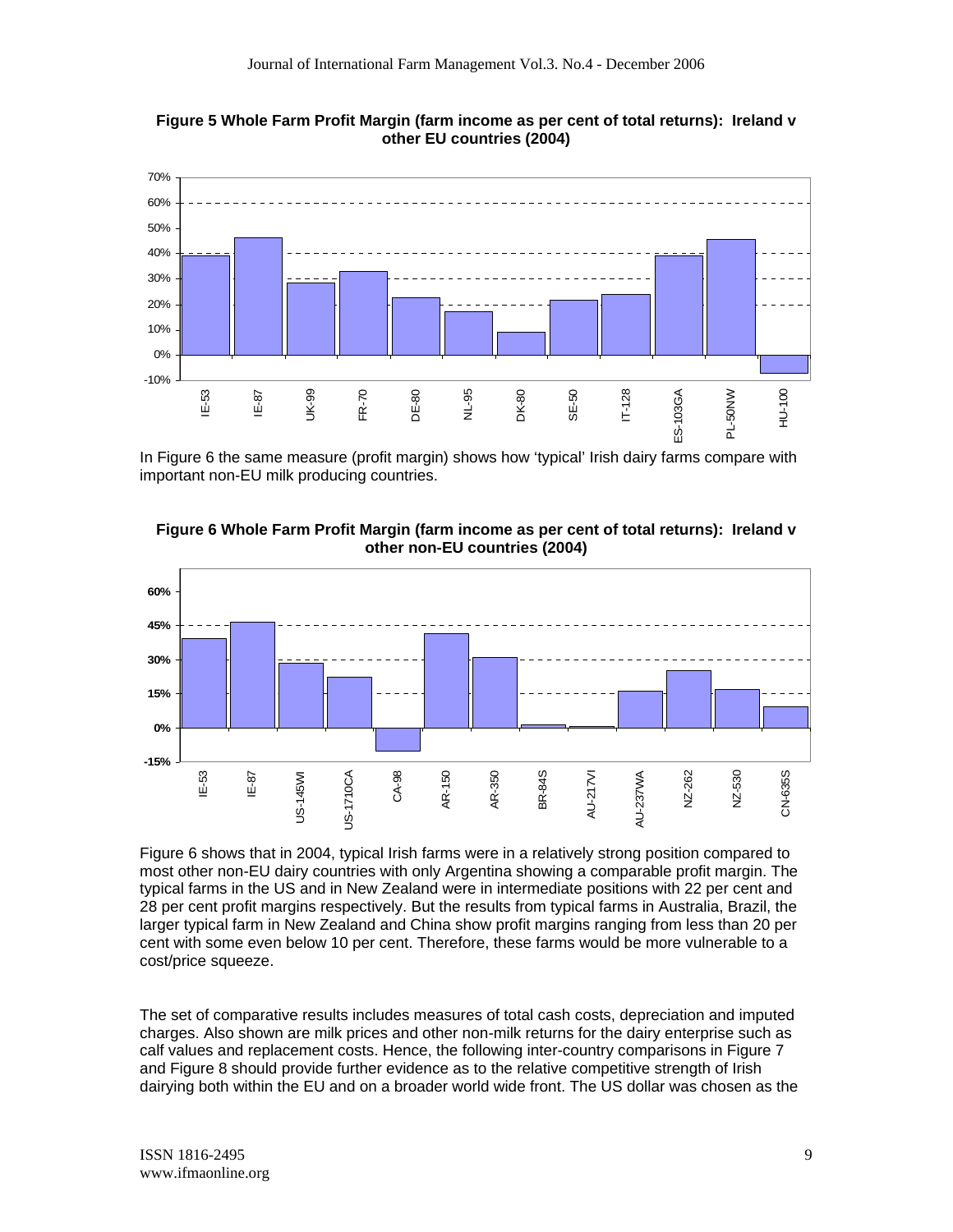common currency measure for all countries and in both Figures 7 and 8 the y-axis shows measures expressed on US\$ per 100 $kg$  milk (ECM) $v$ <sup>i</sup>.

Figure 7 shows that in 2004 Irish farms had relatively low cash costs per 100kg compared to all other EU countries, apart from Poland. Spain, the UK, France, Germany, and the Netherlands had more 'intermediate' unit cash costs, with values at the higher end for farms in Italy, Hungary, Sweden and Denmark. The addition of depreciation charges did not significantly alter the ranking between countries. However, when total economic costs were measured, the addition of imputed charges tended to push the Irish results closer to several other countries, in particular the UK and Spain. Total economic costs per unit of milk were lowest in Poland, which also showed a substantial economic margin even with the relatively low milk prices received in Poland. In all other EU countries, except Spain, total economic costs exceeded milk prices and only in Ireland, the UK and in France was the addition of other dairy enterprise returns sufficient to bring returns equivalent to or slightly greater than total economic costs. There were notable shortfalls between total returns and economic costs for typical farms in Germany, The Netherlands, Sweden and Italy.



**Figure 7 Total Costs and Returns of the Dairy Enterprise: Ireland v other EU countries (2004)** 

Figure 8 compares Irish and non-EU typical dairy farms. The comparisons are made in US\$ and exchange rate differences and movements in a particular year may unduly effect results.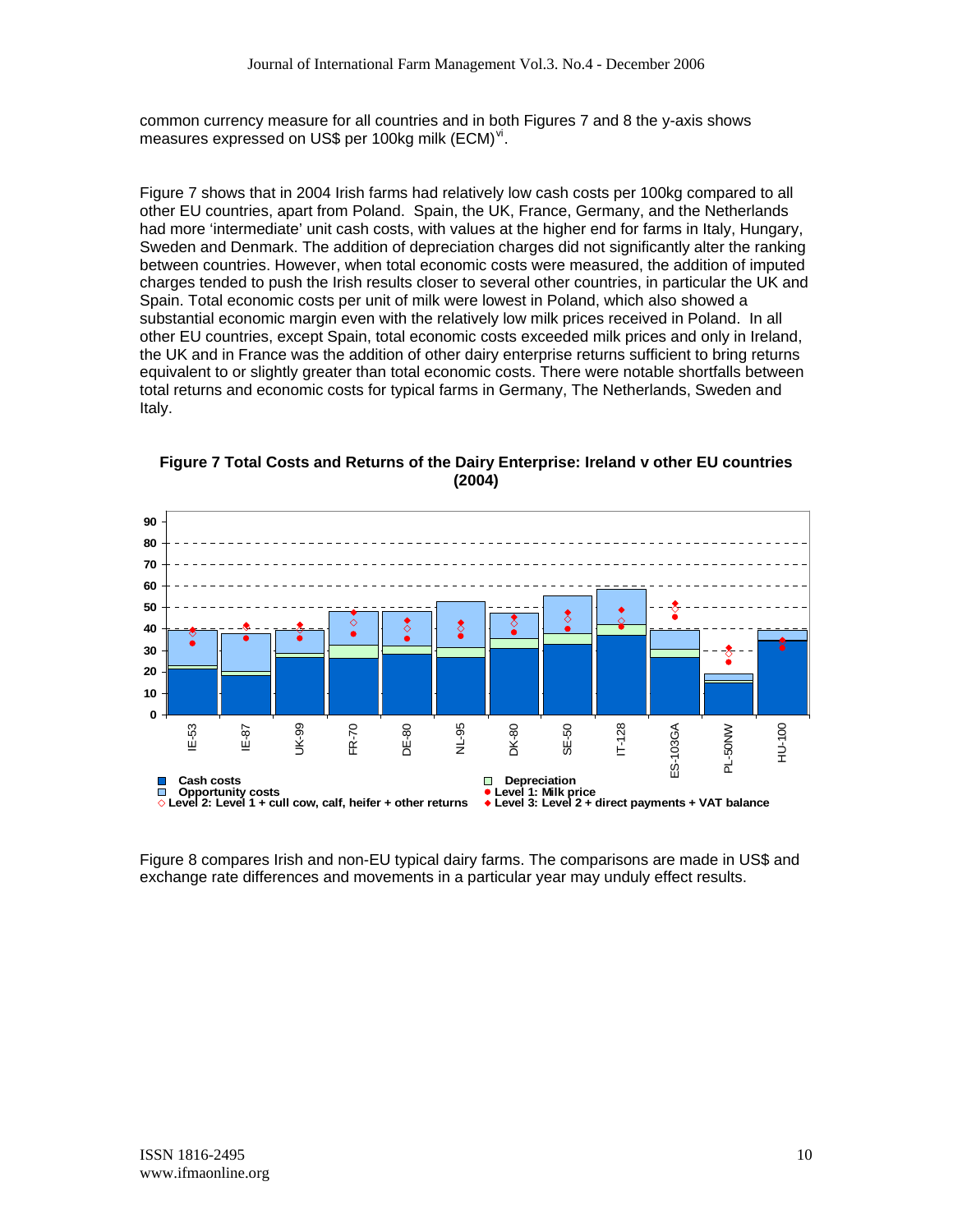

**Figure 8 Total Costs and Returns of the Dairy Enterprise: Ireland v other non-EU countries (2004)** 

Figure 8 shows that cash costs per unit of milk production are reasonably positive for Irish farms. Canadian dairying had by far the highest cash costs (and also the highest total economic costs). Farms in the US also had relatively high cash costs, with cash costs being somewhat lower for Australian, Brazilian and Irish farms. Unit cash costs were lower again on New Zealand farms, but Argentinean farms had the lowest cash costs. However, Ireland's comparative position deteriorated very substantially when total economic costs were compared. Canada had the highest economic costs followed by Ireland, with the Australian-Victoria and the US-Wisconsin typical farms at a slightly lower level. Typical farms in Argentina, New Zealand, Brazil and Western Australia exhibited the strongest long term competitive position in 2004. Finally, there were only three countries (US, Argentina and Western Australia) where the price of milk was greater than total economic costs per unit. Perhaps surprisingly, given the size of the dairy farms in New Zealand, neither the 'average' or 'larger' typical farms showed a positive margin over total economic costs.

## **Discussion & Conclusions**

In summary, for the period 1996 to 2004, the competitive position for Ireland, was positive when cash costs were considered and imputed charges for owned resources disregarded. Based on FADN data the only other EU country examined that had lower cash costs as a per cent of output was Italy, and Ireland actually appeared to have the lowest cash costs per unit of output during this period. Furthermore, based on data from the IFCN the competitive position for representative Irish dairy farms within Europe was again confirmed. Moreover, on a broader worldwide basis, representative farms in Argentina were the only farms that had higher profit margins than Irish dairy farms.

However, as the opportunity cost of owned resources are not included in the cash cost calculation this measure of future competitiveness can only be considered to be valid in the short to medium term. In the longer term adjustment within the sectors will be a reality which will be dependent on relative resource use and in this situation relative resource costs are needed to understand and analyse the adjustment process. Hence, total economic costs which include imputed charges for owned resources were considered to examine the longer term outlook for the competitiveness of the sector. In this situation, the competitive ranking for the Irish dairy sector slipped relative to the other countries. These findings could be considered as warning signals for the future competitive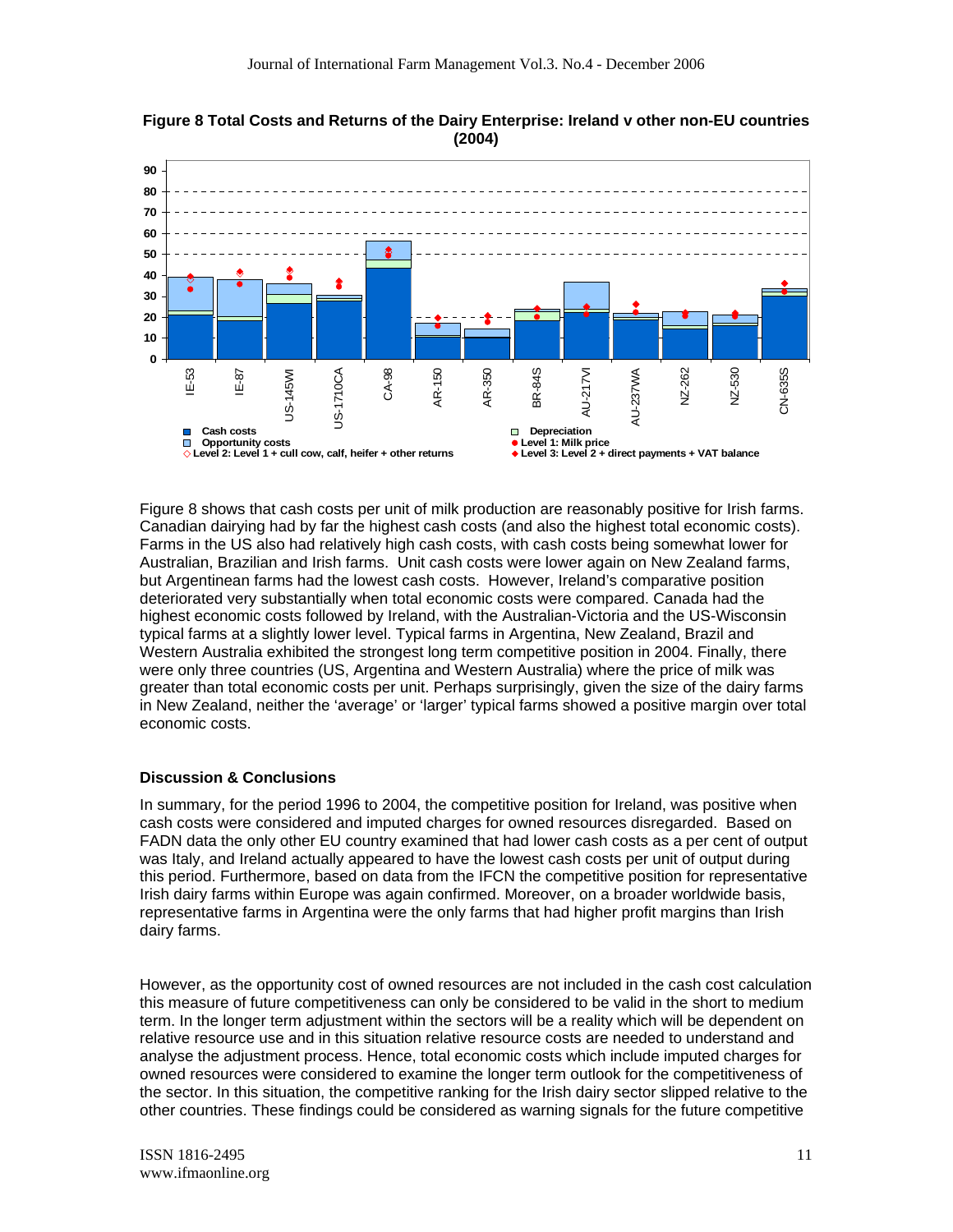performance for the average sized Irish dairy farm. However, based on FADN data the larger Irish dairy farms (in the 50-99 dairy cow size category) did manage to remain competitive within Europe when total economic costs were considered.

Boyle (2002) concluded that part of the explanation of the deterioration of competitive ranking for the average Irish dairy farm when total economic costs are considered relates to '*the relatively low scale of primary agricultural activity in Ireland*' (p.177). This result is indicative of the small scale farming that is predominant in the Irish dairy industry relative to competing industries. Furthermore, it could be concluded that larger scale producers in Ireland will be in a superior competitive position relative to the smaller scale producers in the long run, due to their ability to cope with a cost/price squeeze, given current projections for a decline in farm milk prices. Further work on the ability of marginal cost producers to compete in an increasing global market place is planned to complement this research, when additional variables and access to data is obtained from the FADN.

In conclusion, the results of this study provide a baseline position against which the change in competitiveness of Irish dairy farming can be measured. EU enlargement, trade liberalisation in the context of WTO negotiations and reform of the CAP will all have major influences on the competitive position of the Irish dairy sector, which can be monitored against the baseline position outlined by this research, given access to additional farm level data from the sample of farms in the FADN database.

#### **References**

Binfield, J. Donnellan, T., Hanrahan, K., Westhoff, P. (2003) *'*The MTR and the EU Commission Proposal for the WTO: - An Analysis of their effect on the EU and the Irish agricultural sector'*, Outlook 2003, Medium Term Analysis for the Agri-Food Sector*, FAPRI Ireland Partnership, pp.16-49.

Boyle, G.E, Kearney, B, McCarthy, T., and Keane, M. (1992) *The Competitiveness of Irish Agriculture,* Allied Irish Banks and the Irish Farmers Journal, Dublin 1992.

Boyle, G.E. (2002) *The Competitiveness of Irish Agriculture, Report for the Department of Agriculture and Food*, The Irish Farmers Journal, Dublin.

Eurostat (2003) New Cronos Database, <http://europa.eu.int/newcronos/>, accessed 15<sup>th</sup> July 2003.

Eurostat (2005)

<<http://epp.eurostat.cec.eu.int/portal/page?\_pageid=1073,46870091&\_dad=portal&\_schema=P ORTAL&p\_product\_code=LALAIMGA

Fingleton, W.A. (1995) 'Comparative Costs and Returns for milk production in EU countries', paper presented at the *Annual Conference of the Agricultural Economics Society of Ireland*, Dublin, October 1995.

Harrison, R.W. and Kennedy, P.L (1997) 'A neoclassical economic strategic management approach to evaluating global agribusiness competitiveness' *Competitiveness Review,* Vol. 2, Issue 1, pp.14-25.